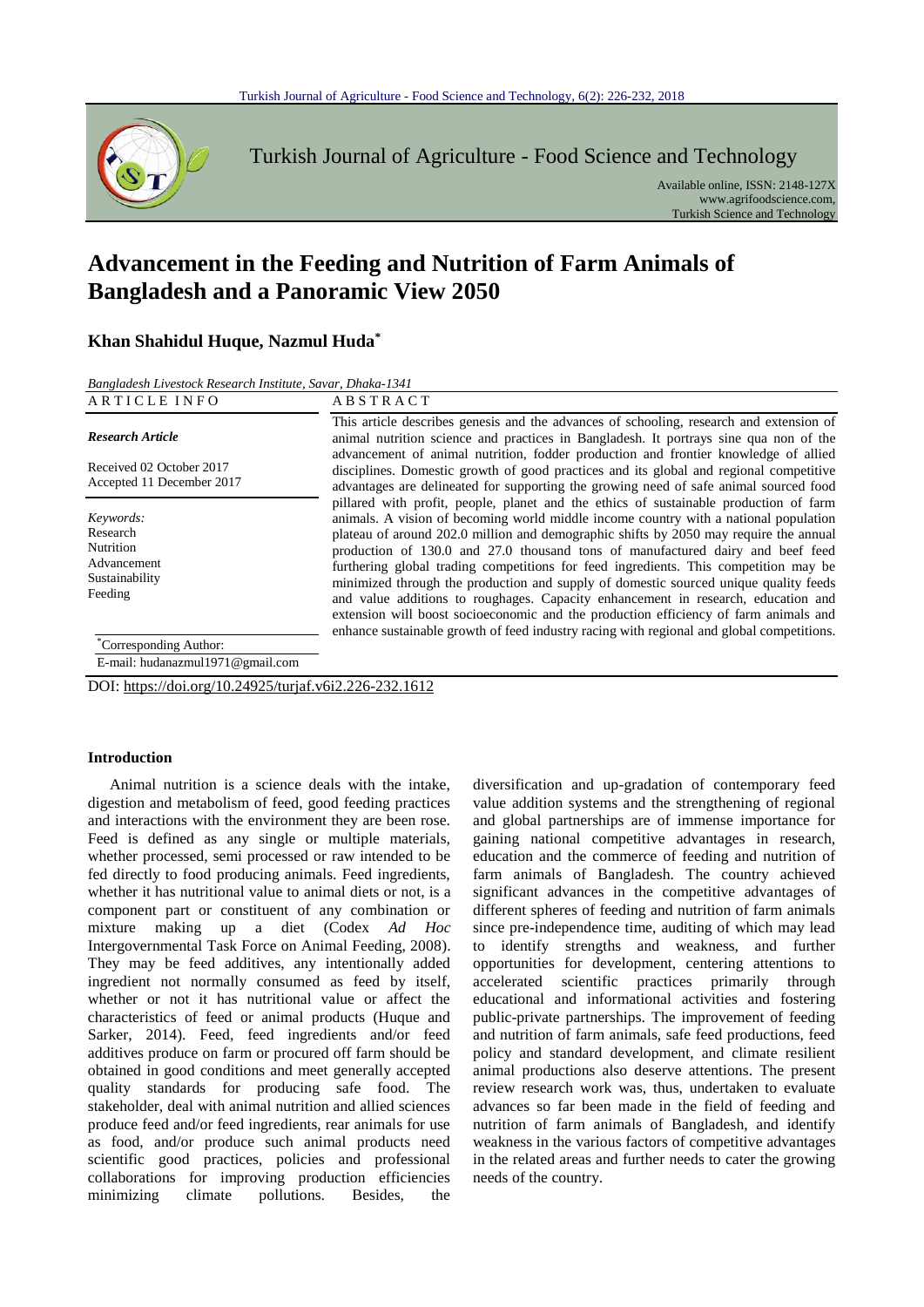## **Materials and Methods**

The development of feeding and animal nutrition of animals in Bangladesh is reviewed under different sections viz., i) the genesis of Animal Nutrition and its schooling in Bangladesh, ii) schooling of feeding and nutrition of farm animals and further outlooks, iii) research of feeding and nutrition of farm animals and further outlooks, iv) public sector`s extension and development services, v) private sector`s competitive advantages, and vi) domestic food-feed competitions and global trading are reviewed using secondary sources of data and information. Essential extrapolation of secondary data was made and findings are presented in text, table and figure. Under each section several related subsections were made and discussed accordingly. The growing demand of livestock products and manufactured feed is estimated considering the growing needs of animal sourced food of the country. Finally, based on the review findings conclusions were made.

#### **Results and Discussions**

The result and discussion are presented under the following sections and sub-sections under different disciplines.

## *The Genesis of Animal Nutrition and its Schooling in Bangladesh*

Antoine-Laurent de Lavoisier in 1743 introduced balance and thermometer in nutritional studies and provided the evidence of oxidative process as combustion, and it is thought to be the start of the genesis of animal nutrition (History Highlights of Nutrition). However, through the revelation of "The holy Qur`an" during 610 to 632 Allah (swt) taught the mankind the science of animal production and nutrition. It is stated in al-Nahl (The Bee, Verse: 5) and Yā sīn (Ya Sin, Verse: 73) Sūrat of the Holy Quran that HE created cattle and tamed them for warmth, benefits, riding, drink and food to eat; gave lessons for mankind through producing pure milk to drink out of their excretion and blood (al-Nahl, Verse: 66) and caused to grow green fodder (Abasa, Verse: 28). The divine wisdom of animal nutrition and fodder production remains in the Quran throughout the centuries but hardly related to practices by the mankind, especially by the believer in Islam.

#### *Schooling of Feeding and Nutrition of Farm Animals and Further Outlooks*

The schooling of animal nutrition started through the first introduction of veterinary education in 1877 at Babugarh in the then undivided India. After the bifurcation of India, the Animal Husbandry Institute including an animal nutrition section was established at Comilla in the erstwhile East Pakistan in November 1947 and the institute was brought to function under Agriculture department. A veterinary college, established at Comilla in December 1947 and shifted in Dhaka in 1951, introduced a five year B.Sc.(AH) degree course including the schooling of animal nutrition under the University of Dhaka in 1952. The East Pakistan College of Veterinary Science and Animal Husbandry of Dhaka shifted at Mymensingh in 1958. The schooling of animal nutrition continued twinning with fodder production under a full-fledged department of the Faculty of Animal Husbandry, one of the six faculties of the Bangladesh Agricultural University established combining the academic activities of the college at its extended campus in August 1961. The combined schooling of animal nutrition and feeds and fodder production is still being exercised by the animal nutrition department of the BAU. The different disciplines of veterinary and of animal husbandry and their allied sciences advanced, multiplied and diversified with time, and help the production of animal sourced food to feed growing population of the world. The growing need of the good practices of animal nutrition and the production and processing of fodders on farm and the gaining of competitive advantages of private feed manufacturing in the country over the decades demand an intensive schooling of animal nutrition and fodder science independently.

The science of animal nutrition outstretched to deal with the feeding and management of animals under different climates and the mitigation of climate pollutions and clean air production. In such an era, the schooling system of animal nutrition without deepening into frontier sciences has been extended in the new schools of the universities (Chittagong Veterinary and Animal Science University, Sylhet Agricultural University, Patuakhali University of Science and Technology, Hajee Mohammad Danesh Science and Technology University, Rajshahi University, Bangabandhu Sheikh Mujibur Agricultural University, Sher-e-Bangla Agricultural University) established recently in the country. The new schools have diluted attentions through twining of animal nutrition with other allied disciplines, eg, animal science or with animal breeding and genetics.

This has horizontally expanded the schoolings of animal nutrition without further improving the quality of human resources used for farms and factories. The domestic competitive advantage of quality human resources is being faded over the domineering attitude of the concerned professionals. This, in addition to slow growth of the development of feed and nutrition science and technology, one of the major factors dictates the production and productivity enhancement of livestock, has been favoring the influx of alien experts. Professional`s outlooks towards the development of science and industry including the schooling of animal nutrition and fodder sciences must have goals for the development of socioeconomics of livestock farmers and feed value additions along with clean air production. This requires the revision of ongoing educational courses focusing field problems and the emerging demand of good practices and knowledge.

#### *Research of Feeding and Nutrition of Farm Animals and Further Outlooks*

Animal nutrition research, the extent to which it was done along with schooling in the past, was very much academic in nature, and the promotion of good practices addressing on farm problems was weak. Out of the way of an inbuilt schooling based research, a few isolated research approaches was made through establishing an animal nutrition section along with the vaccine production laboratories of Livestock Research Institute, Mohakhali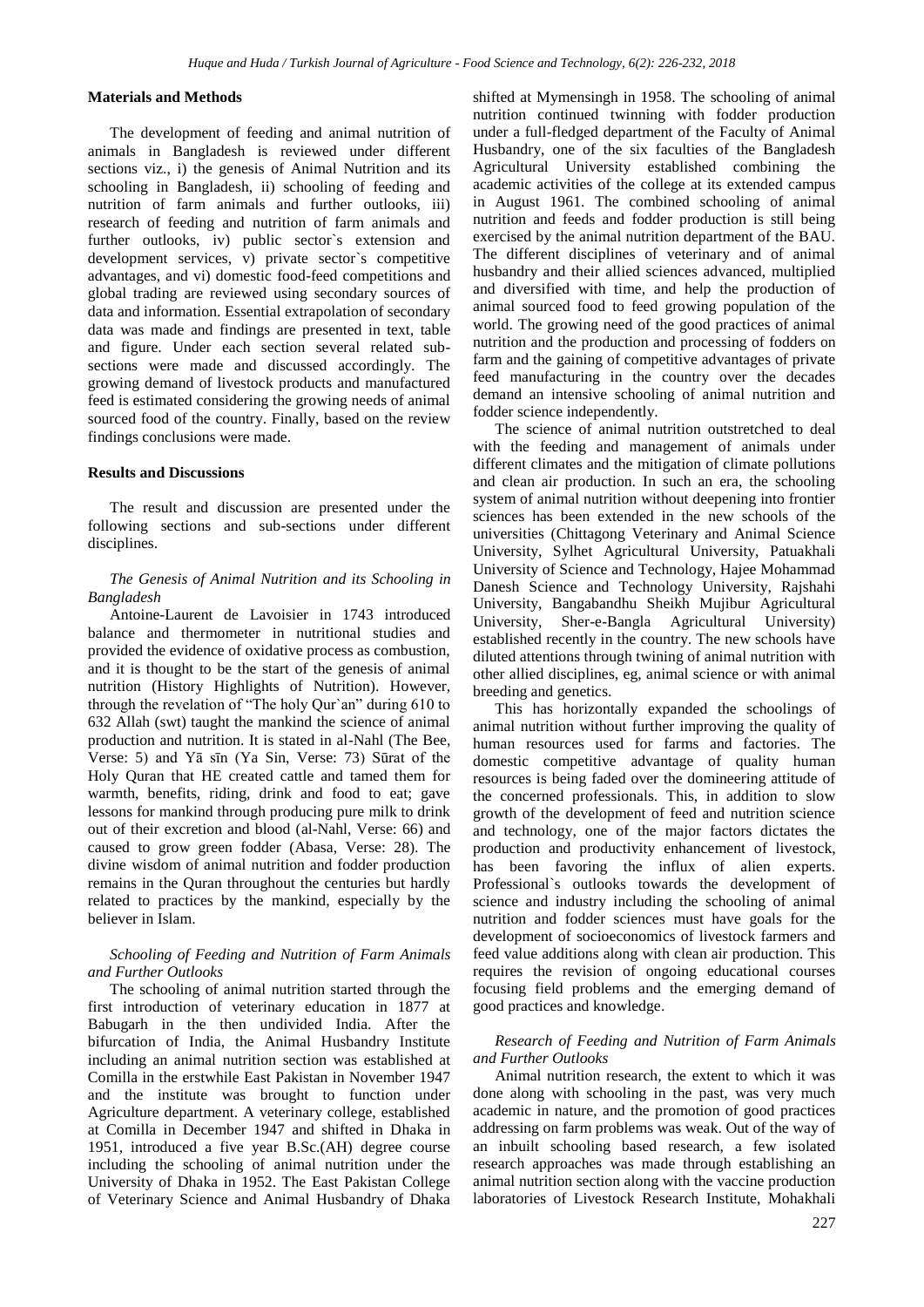and a nutrition laboratory with disease diagnostic activities at Baghabari, Shahjadpur established by the Australian Cattle development Project and the Milk Vita. With the establishment of the Bangladesh Livestock Research Institute in 1984 the research and development (R and D) activities of animal nutrition and fodder production was strengthened focusing field problems further. But, it again was twinned with other animal production related research activities. Over the decades, a substantial domestic knowledge base is created through both schooling based research and national research systems. Some of the conventional research works of feeding and nutrition of farm animals are still remained unaddressed and/or required to address. With the emergence of frontier and allied sciences, climate issues, competitive advantages in feed value additions and safe feed production, the R and D of animal nutrition and fodder production needs to enter into the innovation and knowledge of second generation as outlined below.

## *Study of Cellular Processes of Feeding and Nutrition*

As a result of a growing population, national economy, and urbanization the consumption of animal products is being increased sharply and will rise further in the future. It will create a huge demand of feeds and fodder impacting their production, supply and safe utilization. A better understanding of various interactions effects of feeding and nutrition of different farm animals exploring fundamental frontier sciences such as, nutrigenomics; deals with understanding the role of nutrition on gene expressions, nutriproteomics; deals with the understanding of protein structures in nutrition, metabolomics; chemical fingerprinting of cellular processes, synthetic biology; that combines biology and engineering, in utero nutrition; nanotechnology may generate new knowledge of and good practices for effective and safe utilization of feeds for maximizing production and productivity of farm animals. All these warrant the support of schooling, research and the development of good practices for farm animals through holistic approaches of experts of concerned different disciplines.

#### *Oxidative Stress, Antioxidants, Animal Interactions*

Intensification of animal productivity, global warming and climate changes have been impacting production performances and health of animals. It is intensified further through the oxidative stresses due to the imbalances of dietary pro-oxidants and antioxidant contents. Strategic feeding and nutrition and the management of animals may manage these metabolic conflicts/imbalances and maintain harmonic tissue metabolism, especially, during the intensive metabolic functions in certain physiological and climatic conditions. The knowledge and sciences related to oxidative stress and metabolic disorders, health and climatic factors required to explore further in different local animals. Considering the complexity of interactions between antioxidants and body systems, a thorough analysis of antioxidants-animal interactions is necessary to understand the effects of antioxidants supplementation in ruminant diets. This may help the improvement of production and productivity of animals under stressed conditions and it requires the support of scientific maneuvering integrating related sciences.

## *Feeding and Nutrition for The Quality Improvement of Livestock Products*

Safe feed is the precondition to have safe food of animal origins. The quality control of feeds and feed additives is a state function. But, this requires the support of database on the nutritional and anti-nutritional compounds in feeds and fodder available in the country. In addition to the generation of primary data; secondary data, available with acceptable/ unacceptable quality in accredited/non-accredited labs may required to be validated and compiled through a national process of consultation. A national feed directory consisting feeds and fodders available in different regions of the country is required to be developed to have support for the safe food production in the country.

#### *Enteric Methane Emission Mitigation Options in The Rumen*

Methane, a high value natural gas, represents a significant source of greenhouse gas. The dairy sector of the country is responsible for about  $52.2$  million CO<sub>2</sub>eq and the green house gas profile is dominated by CH<sup>4</sup> (79%). The manure of dairy cattle of the country, on the other hand, is responsible for about 62.96 Gg methane emissions representing about 35.6% of the total livestock manure management system (Huque et al., 2017). The improvement of feeds and feeding system reduces CH<sup>4</sup> emission in the rumen and increases production and productivity of animals (Knaap et al. 2014; Huque et al, 2014). Similarly, the improved management of livestock manure may reduce methane emission in the rumen up to 83.7% (Huque et al., 2017). The default factors of CH<sup>4</sup> emission in different ruminant animals at different feeding systems may vary and they are essential to be determined in local conditions for devising mitigation options. Moreover, searching different phytochemical and biological options available in the country and their uses may reduce methane emission in the rumen. In addition, the performance of different biological additives on the mitigation of CH<sup>4</sup> emission in the rumen is required to be explored in local conditions. The exploration of knowledge and database is essential to have good practices for feeding ruminants help clean air production.

#### *Comparative Nutrition and Metabolism*

Energy metabolism and imbalances in metabolic processes may induce various diseases in animals. Monitoring ATP production in tissues through energy metabolism is an effective way to understand the health conditions of animals. For example, the pentose phosphate pathway and the malate-aspartate shuttle are accelerated remarkably in tumor cells and in diabetic conditions and ATP production is decreased. Further, the relationship between energy metabolism, endocrinology, and immunology is a key to understanding metabolic disorders in animals. Moreover, immunology and metabolic diseases is important for understanding the prevention of metabolic disorders. A research thrust on comparative nutrition and metabolism may be given to understand the problems and device nutritional solutions for them.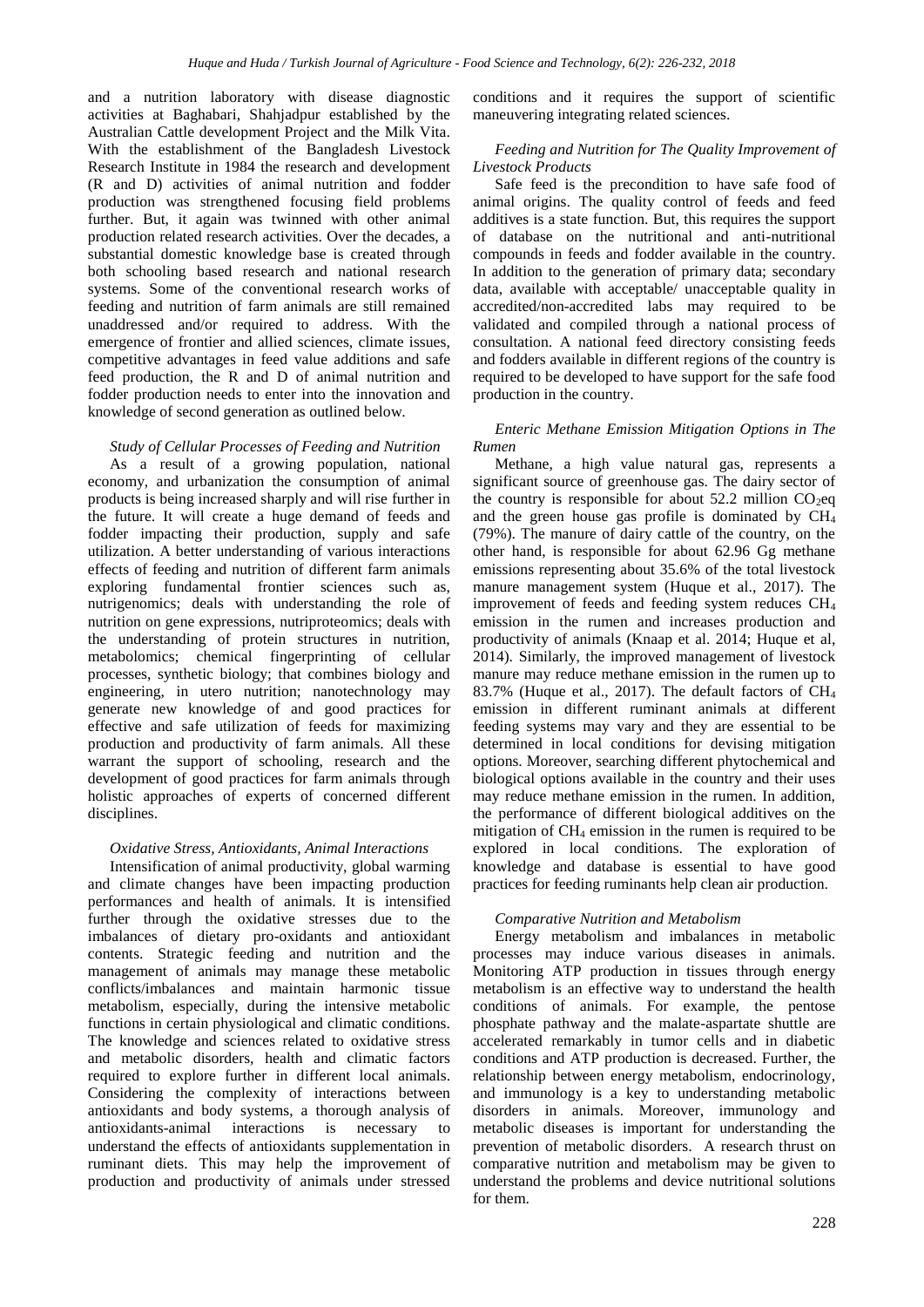#### *Public Sector`S Extension and Development Services*

The extension services of animal nutrition and fodder production has been strengthened over the decades both in public and private sector. The conservation and extension of high yielding fodder crops started with the establishment of the Central Cattle Breeding Station and Dairy Farm at Savar in 1960, and it was revamped through the collaboration of the government of Germany in 1969. Fodder production on roadsides also initiated at that time but it did not continue further. The conservation programme of fodder germplasm was also discontinued and/or interrupted. A fodder production project was implemented by the Department of Livestock Services (DLS) in late nineties and implemented in different districts. Feeds and fodder extension services should always be a continued support to farmers and entrepreneurs, like that of cereal crops. But, the extension support the DLS being given till now through development projects was like thunderstruck to users. They were initiated but ended without follow ups. After almost two decades, a development project of feeding and nutrition is being implemented again since 2015 by the DLS and if logical exit strategy is not followed, its closing may surprise users again. However, feed analyses and lab services over the decades have been strengthened through the establishment of a central nutrition lab twining with district level routine labs in the country. A strong coupling of extension and research of nutrition and fodder production and human resource development in the respective discipline are essentially required to shoulder emerging and newly emerged challenges for meeting the demand of quality feeds and fodders production avoiding climate pollution and food-feed-fuel competitions.

#### *Private Sector's Competitive Advantages*

Bangladesh produces total 4.464 million tons of manufactured feed for dairy, beef, broiler, layer and aqua compared to 658 million tons for the same in the world, shown in Fig.1 (Alltech, 2016). The share of broiler (46.1%), layer (27.69%) or aqua (20.16%) in Bangladesh manufactured feed is higher than the global average (44.8%, 21.6% and 5.30%, respectively). The share of dairy and beef manufactured feed, on the other hand, is far below (3.81% and 2.24%) in the country compared to that of global average (17.8% and 10.5%). Bangladesh annually produces 0.17 and 0.1 million tons of dairy and beef feed compared to world production of 117 and 69 million ton, respectively (Alltech, 2016). Feed manufacturing depends on the production potentials of animal species and the social acceptance of animal sourced foods. Dairying in India is popular and it favors annual production of 9.42 million tons of dairy manufactured feed, almost 8.05% of the world. The dairy and beef manufactured feed production of Bangladesh, a Nonveg dominant Muslim country, requires further support of knowledge and good practices along with the investment of private sector.

*Domestic Food-Feed Competitions and Global Trading* Feed manufacturing favored the double production of domestic corn over a period of five years (2011-2015) and it increased 51.2% annually. The oilseed production, sources of cakes for livestock, is increased 6.84% annually, at a slower rate than corn. The import values of meals and cakes is increased almost five times (Million US\$ 18.98 to 95.79) compared to three times (17.83 to 59.92 million US\$) of that of corn (Fig 2).

The consumption of meals and cake has been rising (139.0 million tons in 2015-2016, FAO Food Outlook, 2016) resulting in a strong global market competition furthering cost of the ingredients. The growing uptake of manufactured feed as a result of increased growth of input supported farm animal productions underpinned the demand of cakes and meal, especially, that of soybean meal, a major quality protein source used by almost 96% of feed millers (Altech global feed, 2016) of the world. The price hikes of corn, meals and cakes always pull the reins of rising feed prices both locally and internationally. The domestic production of corn, and meals and cakes or their alternative feed ingredients is essentially required.



for different animals



Fig. 2 Domesctic production of Corn & Oilseeds (x1000 Tons) and import (Million US\$) of Corn and Meals & Cakes (BBS, 2015)



Fig. 3 Trend in population growth (Urban vs Rural %) & fertility of Bangladesh by 2050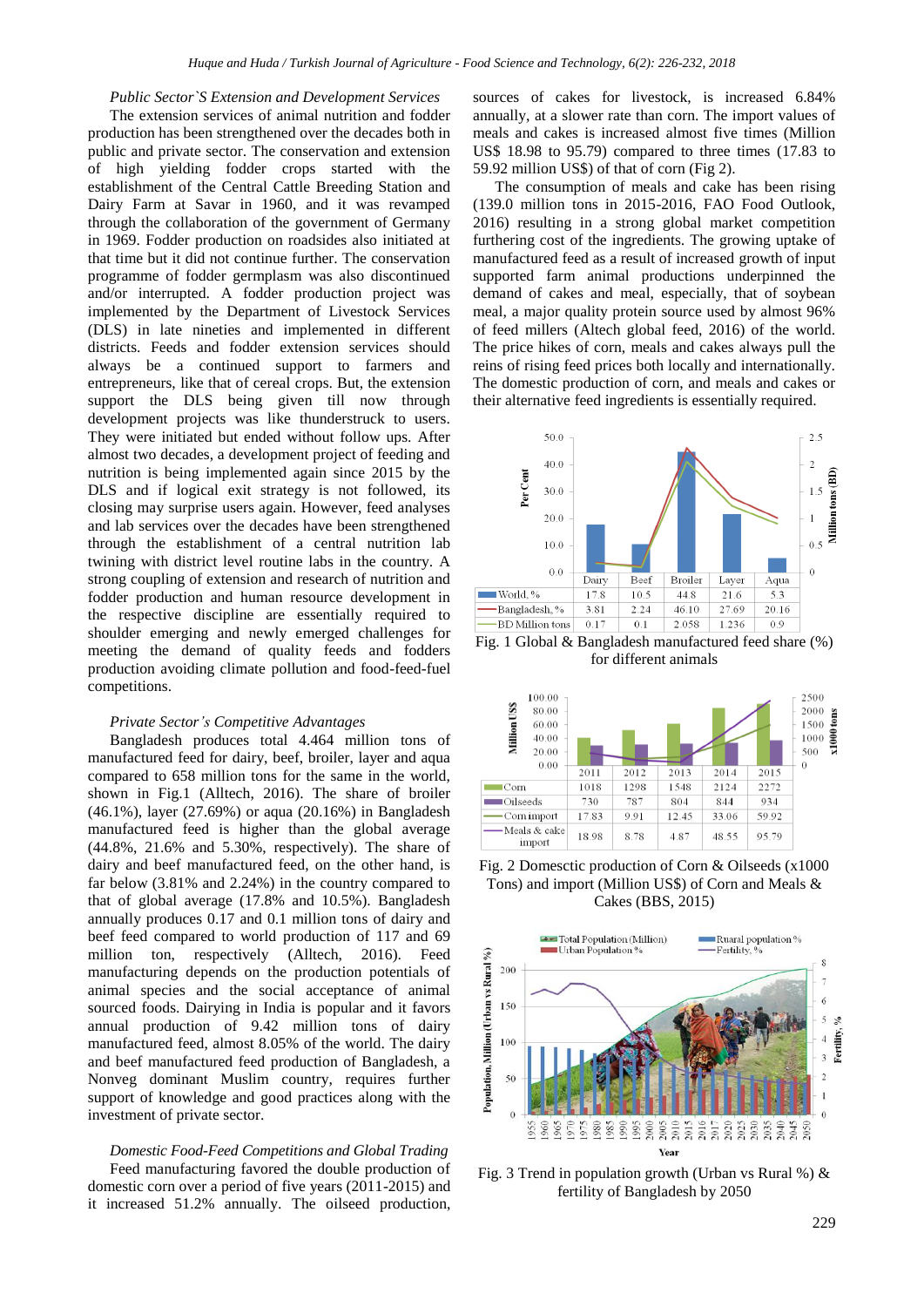Moringa feed, a feed containing an average ratio of acid detergent fibre to crude protein of 2.0:1, may not only replace imported cakes and soyabean meals in the diet of dairy, beef or small ruminants but, also may make dietary feed conversion efficiency more cost effective and enhance product quality. Moringa feed production and value additions may economically enrich and diversify feed manufacturing industry of the country and reduce import expenditure for meals and cakes (Fig 2) avoiding global market competitions. Competition for protein meals between ruminants and poultry may be compromised by adjusting the ratio of acid detergent fiber to crude protein in the Moringa feed and value added antioxidant rich product development for human may make Moringa feed production cost effective avoiding food-feed competitions.

However, competition for the use of cultivable land, increasingly disappearing over the decades, has been rising impacting the types of crop to be cultivated in addition to agro-ecology. The efficiency of cost and return of a crop has also been impacting farmers` decision for the adoption of crop types.

#### *Growing Demand of Livestock Products and Manufactured Feed*

At a fertility rate of 6.92%, the population of Bangladesh was 65.05 million in 1970, and it increased to 164.83 millions in 2017 while fertility rate stands to 2.20%. The fertility rate will decline further to 1.67% in 2050 when the population may take a plateau of around 202.21 millions, shown in Fig 3 (Worldometers, 2017). About 35.6% of the total population lives in urban area in 2017 and it is predicted to rise to 55.6% in 2050. Thus, the increasing number of population and ratio of urban consumer to rural producer along with literacy and economic growth may help reaching at the peak of the demand of livestock sourced food by 2050. It is estimated that an annual increase of 261.6 and 8.95 thousand tons of liquid milk and bovine meat may be required to produce for supporting quality nutrition to peoples by 2050. Manufactured quality feed is one of the dire needs for the vertical improvement of milk and meat production using bovine animals, like that of commercial poultry. The increased production of milk and meat may require 130.0 and 27.0 thousand tons of manufactured dairy and beef feed annually creating a huge opportunity for the expansion of existing feed milling system. Better feeding and nutrition to animals will boost their productivity favoring the goal of climate smart agriculture. However, new options for the increased supply of feed ingredients both of domestic, regional and international origins have to be explored keeping considerations of land crises and food-feed competitions.

#### *Feeding and Nutrition- Status Quo*

Chaffs (straws and stovers) are the source of about 70% of dry matter, 55% of crude protein and 70% of metabolizable energy for farm animals; brans, husks, skins and polishes together contribute about 11.0%, 21.0% and 11.0% of nutrients, respectively; oil cakes and meals contribute about 5.0% of each of the nutrients and natural vegetation and cultivated fodder supports only 2.0% (FAO 2017, unpublished data; Huque and Sarker, 2014). An average ruminant diet of chaffs and other feeds produced in the country with 6.75 MJ ME/Kg DM and 1.63% digestible CP (Huque and Sarker, 2014) is not facilitative to sustainable ruminant animal production, thought to be smart on the quadri-pillars of profit (animal productivity), planet (climate pollution), people (poverty and hunger) and ethics (Makkar, HPS, 2016). Chaffs support 90% and 75% of the dietary ME and CP of large ruminants and the remainder being provided by brans, cakes and food grains. The commercial chicken, on the other hand, get 50% of their dietary ME and CP from grains and the rest from cakes, meals and bran. Their diets contain about 75.0% of the imported feed, dairy and beef feed take 10% and the rest is used for aqua and others. The unavailability of quality roughage and concentrate feeds limits minimum options for the formulation of diets of higher metabolizability and quality protein especially for high yielding dairy and beef animals. Farmers in most cases use imbalanced diets of roughage and concentrate for boosting animal production and productivity minimizing profit margins. Annual biomass demand and supply mismatch, harvest loss, bulk transfer problem, and otherwise uses of fibrous residues further limit feed supply to animals irrespective of their quality. Thus, dairy and beef feed, consisting fibrous roughage and concentrate, requires further value additions to built sustainable quadri-pillars for the domestic dairy and beef industry of the country.

Chopping, shredding, densifications of fibrous roughages enriching with or without quality feed ingredients, cost effective production of quality fodder and even the import of quality fibrous biomass may widen roughage feed baskets multiplying the on farm use of mechanical devices and their domestic markets, as the Wage Rate Index in agriculture is being multiplied exponentially over the last decades (BBS, 2015). The conventional practices for minimizing the demand and supply gaps of fibrous feeds are becoming unattractive to farmers due mainly to increased agricultural labor cost and fibrous crop residues, in most cases, are being lost at fields. The extent of mismatches of demand and supply of fibrous feeds to livestock farmers gyrates again in different regions and production seasons. Dairy and beef feed entrepreneurs, in addition to extending their existing value addition system for concentrate feeds, may add values to fibrous roughages for furthering increased milk and meat production in the country.

#### *Food Production Efficiency*

The food-feed competition expressed in terms of animal crude protein (Animal CP) output to human edible plant crude protein (HE CP) of different farm animals and poultry of Bangladesh is shown in Table 1. The commercial poultry compared to ruminant animals are less efficient in converting human edible plant protein to animal protein. Only 0.0175 parts of HE CP is converted to animal protein wasting almost 0.982 parts while the ruminant animals convert 0.604 parts of HE CP (Table 1). Among the ruminant animals non-dairy cattle (growing and beef animals) and small ruminants convert HE CP much more efficiently than dairy animals and their animal CP to HE CP is above 1.0 (1.288 and 1.767, respectively).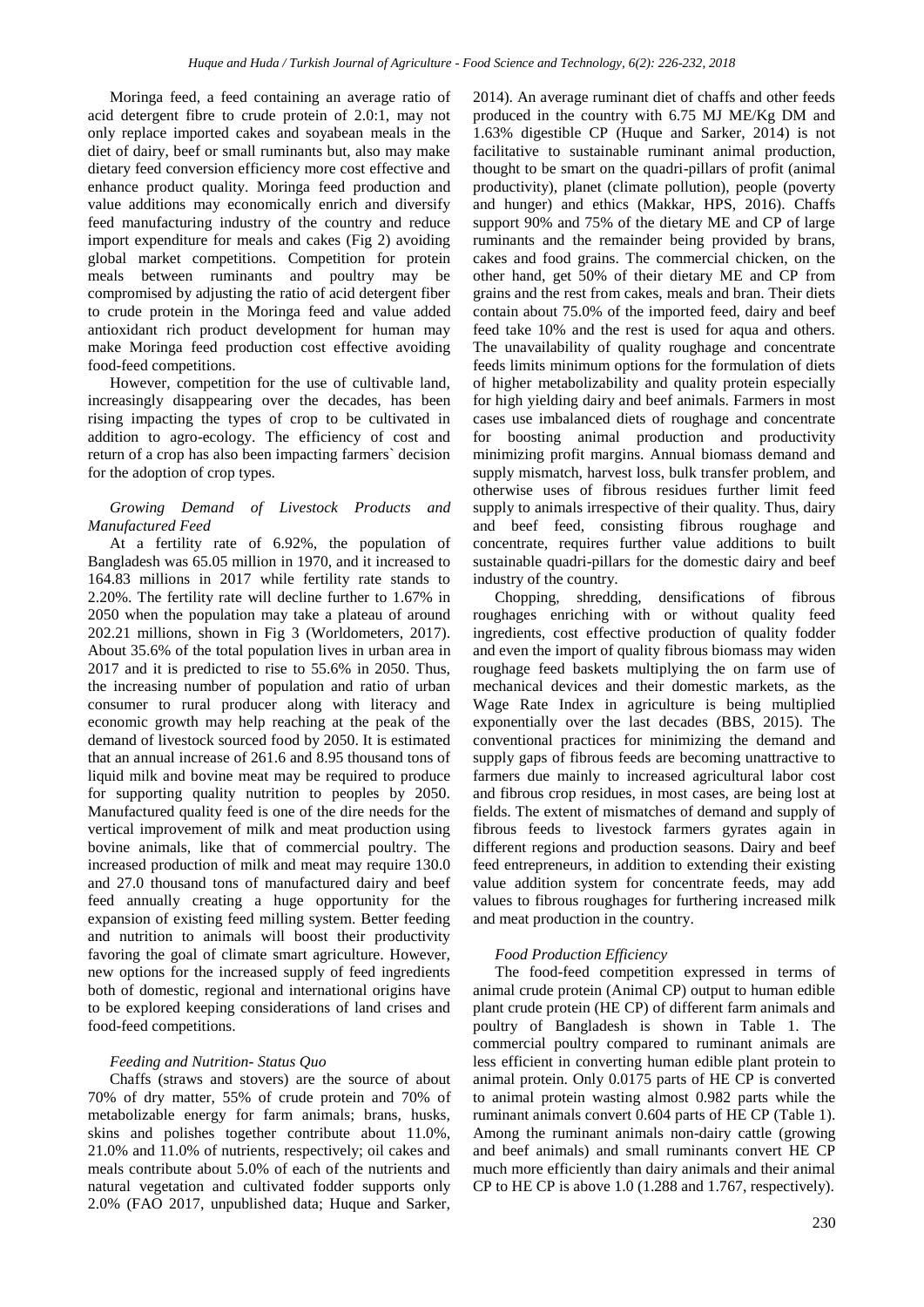Table 1 Conversion efficiency of animal CP to HE plant CP by different farm animals of Bangladesh (FAO, 2017, Unpublished)

| Types of farm animals | Animal CP to HE plant CP |  |
|-----------------------|--------------------------|--|
| Commercial poultry    | 0.0175                   |  |
| Dairy cattle          | 0.341                    |  |
| Non-Dairy cattle      | 1.288                    |  |
| Small ruminants       | 1.767                    |  |
| Ruminant average      | -604                     |  |

Table 2 Conversion efficiency of human edible plant protein (HE plant CP) to animal protein (Animal CP) of livestock (FAO, 2017, Unpublished)

| Countries  | Livestock             | Dairy | Poultry |
|------------|-----------------------|-------|---------|
|            | Animal CP:HE plant CP |       |         |
| Bangladesh | 0.188                 | 0.341 | 0.0175  |
| India      | 6.899                 | 10.91 | 1.542   |
| Pakistan   | 3.969                 | 11.85 | 0.545   |
| Nepal      | 0.210                 | 0.628 | 0.075   |

Comparing to Bangladesh (0.0175) or Nepal (0.075) the commercial poultry of India or Pakistan converts HE CP more efficiently reflecting a ratio of 1.542 and 0.545, respectively (Table 2). This, one hand, makes broiler meat and commercial eggs of Bangladesh more expensive than that of India or Pakistan, and, on the other, it is tending more to dilute food-feed competitions and pollute environment. An immediate research work may be undertaken to explore factors for such a huge noncompetitive operation of commercial poultry in the country.

Similar to commercial poultry, the dairy or the livestock farming as a whole of Bangladesh and Nepal is 0.341 and 0.188 and 0.628 and 0.341, respectively, compared to 10.91 and 6.899 of India and 11.85 and 3.969 of Pakistan. The dairy of Bangladesh, especially of peri-urban and urban types and that of sub-humid regions, of which the length of crop growing period is limited by flood water, is fed with a huge amount of concentrate disarraying the kinetics of rumen feed degradation (Huque, 2011; Huque *et al.,* 2002). Feeding bulk diets to ruminant animals with good quality and/or nutritionally enriched roughages may reduce carbon footprints and food-feed competitions.

#### **Conclusions**

Feeding and nutrition of farm animals grounding on knowledge and good practices represent a galactic share of livestock industry being expanded with the increased demand and production of animal sourced foods. The science of animal nutrition and allied disciplines, like that of mechatronics, economics along with good practices of home and abroad provided a strong tribune for the benefit of the people of the country. The professional of all concerned arenas have been shouldering challenges over the decades for making sciences into practices and reaching out to farmers and consumers to meet the increasing demand of safe animal sourced food for the peoples of all spheres. The science of animal nutrition and

allied disciplines are becoming smarter globally and even regionally for tackling hunger, poverty and climate pollutions with a vision of climate smart animal agriculture. Global competitions for value additions to livestock feeds have been rising spirally over the decades and the countries, like Bangladesh, practices narrow crop diversities, will face them intensely. Better utilization of domestic feed resources, production of unique quality feed and the improvement of feeding and nutrition on farm may ameliorate sustainable livestock production averting global competition for meals and cakes.

Thus, enhancing capacity in research, education and extension tracking the pathways of globalization may support the increased production efficiency of farm animals racing with the increased demand of animal sourced foods..

#### **Acknowledgements**

The authors acknowledge contribution and support of their colleagues extended during the preparation of the article. All reviewed works are duly referred in reference section.

#### **References**

- Abasa (He frowned): The Holy Quran. Chapter 80. Order: 24. Verse: 28. http://al-quran.info/#home
- Alltech. Global Feed Survey Results. 2017. Available from: http://go.alltech.com/alltech-feed-survey-interactive-map
- Al-Nahl (The Bee) (16:66): The Holy Quran. Chapter 16.Order: 70, Verse: 66. http://al-quran.info/#home
- Al-Nahl (The Bee). The Holy Quran. Chapter 16. Order: 70. Verse: 5. http://al-quran.info/#home
- Bangladesh Bureau of Statistics (BBS). 2015. The census of agriculture, structure of agricultural holdings and livestock population, Statistics Division, Ministry of Planning. The Govt. of the People`s republic of Bangladesh.
- Codex *Ad Hoc* Intergovernmental *Task Force on Animal Feeding* (2008) The Codex code of practice on good animal feeding; A Joint FAO/WHO Food Standards Programme
- FAO and New Zealand Agriculture Greenhouse Gas Research Centre. 2017. Options for low emission development in the Bangladesh dairy sector-reducing enteric methane for food security and livelihoods. Rome. 34
- FAO. 2017. Working paper of National Feed Assessments Briefs Bangladesh, India, Indonesia, Nepal, Pakistan, and Thailand, cross-country comparison. Unpublished.
- History Highlights of Nutrition. http://www.ansc.purdue.edu/ courses/ansc221v/histnote.htm
- Huque KS, Chowdhury MM, Das PK, Mandal NA, Ahuja V, Baset MA. 2014. Milk Vita–realities and reaching out to dreams of millions. The paper was presented at a regional meeting on Dairy Asia: Towards Sustainability held in Hotel Plaza Athene, Bangkok, Thailand. 21-24 May
- Huque KS, Khanam JS, Amanullah SM, Huda N, Bashar MK, Vellinga T, Fielding M, Hicks K. 2017. Study on existing livestock manure management practices in Bangladesh. Current J. Applied Sci. and Technology. 22: 1-10. Art. No. CJAST.34675.
- Huque KS, Rahman MM, Islam MR. 2002. Farming characteristics of co-operative dairy production system in Bangladesh. Bangladesh Journal of Livestock Research. 9: 17-29.
- Huque KS, Sarker NR. 2014. Feeds and feeding of livestock in Bangladesh: performance, constraints and options forward. Bang. J. Anim. Sci. 43 (1): 1-10.